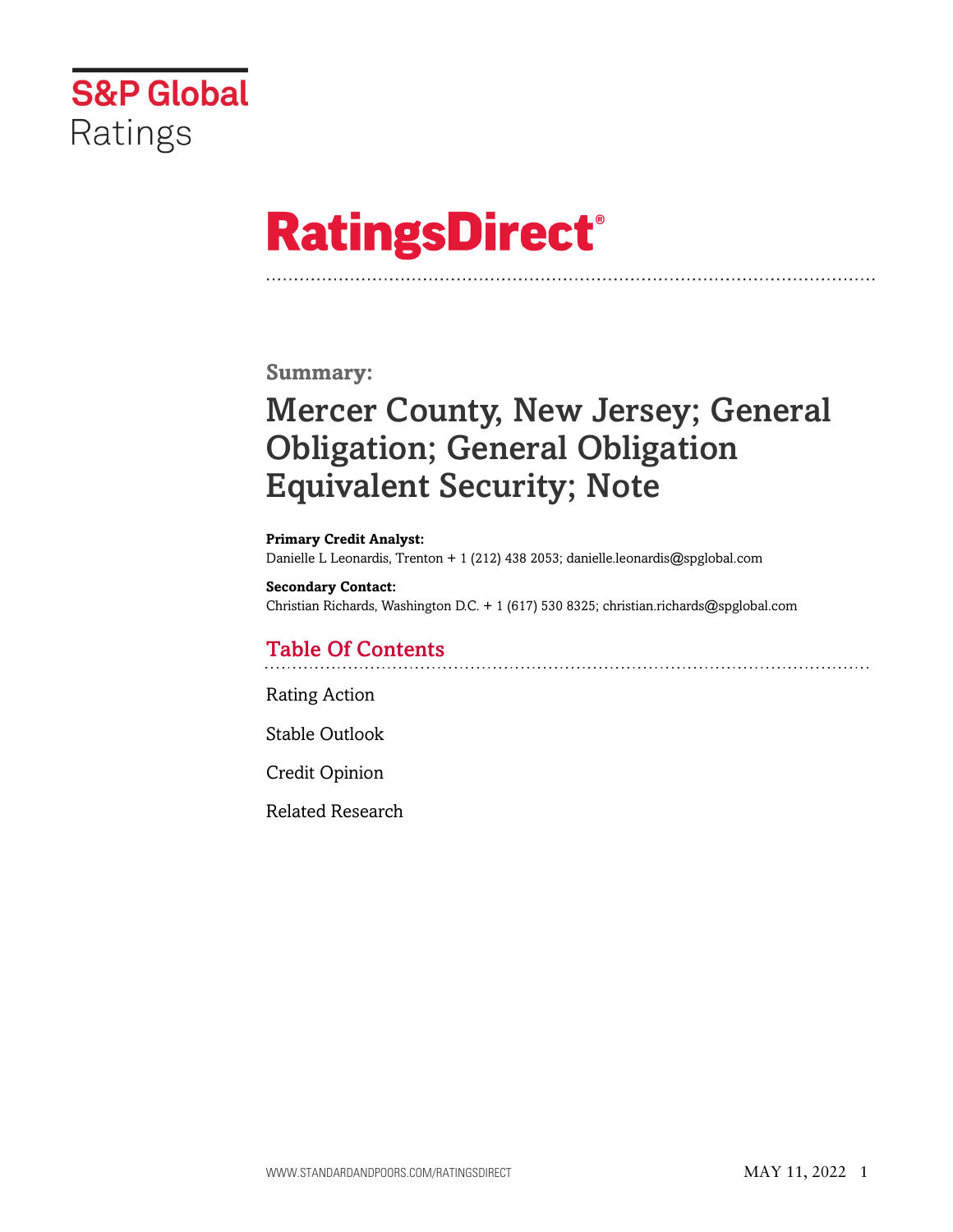### **Summary:**

# Mercer County, New Jersey; General Obligation; General Obligation Equivalent Security; Note

| Credit Profile                               |                 |            |  |
|----------------------------------------------|-----------------|------------|--|
| US\$77.784 mil BANs ser 2022A due 06/05/2023 |                 |            |  |
| <b>Short Term Rating</b>                     | $SP-1+$         | New        |  |
| US\$62.8 mil GO bnds ser 2022 due 02/01/2034 |                 |            |  |
| Long Term Rating                             | $AA + /$ Stable | <b>New</b> |  |
| Mercer Cnty GO                               |                 |            |  |
| Long Term Rating                             | $AA + /$ Stable | Affirmed   |  |
| Mercer Cnty BANs ser 2022A due 06/05/2023    |                 |            |  |
| <b>Short Term Rating</b>                     | $SP-1+$         | Affirmed   |  |

# <span id="page-1-0"></span>Rating Action

S&P Global Ratings assigned its 'AA+' long-term rating to Mercer County, N.J.'s series 2022 general obligation (GO) bonds and its 'SP-1+ short-term rating to the county's series 2022A bond anticipation notes (BANs). At the same time, we affirmed our 'AA+' rating on the county's existing GO bonds and affirmed the 'AA+' on Mercer County Improvement Authority's existing debt, which is guaranteed by the county as well as our 'SP-1+' short-term rating. The outlook, where applicable, is stable.

The county's full-faith-and-credit pledge, including an agreement to levy unlimited ad valorem taxes on all taxable property within county limits, secures its GO bonds and BANs. The short-term BAN rating reflects our high investment-grade, long-term rating and the county's low market risk profile. In our view, and in accordance with our criteria, titled "Bond Anticipation Note Rating Methodology" (published Aug. 31, 2011, on RatingsDirect), we assess the county's market risk as low because of its strong market access, information availability, and takeout authorization. The rating on the authority bonds reflects our view of the county's unconditional guarantee of full and prompt payment of principal and interest on the bonds when due and payable. The guarantee qualifies as a form of credit enhancement and, in our view, is based on the county's unconditional promise to pay the guaranteed obligation on the due date when remedies against the primary obligors are exhausted. For issues that carry the county's guarantee, none of the transactions include obligors with unenhanced ratings that exceed the rating on the county.

Proceeds from the bonds will be used to refund the county's outstanding BANs, while BAN proceeds will be used to finance various county capital projects.

#### Credit overview

Mercer County has a very large tax base and a very strong economy, located between--and with access to--Philadelphia and New York City. Management leveraged the strength of the economy to produce strong financial results in the decade following the Great Recession, leading to improved reserve levels that did not materially decline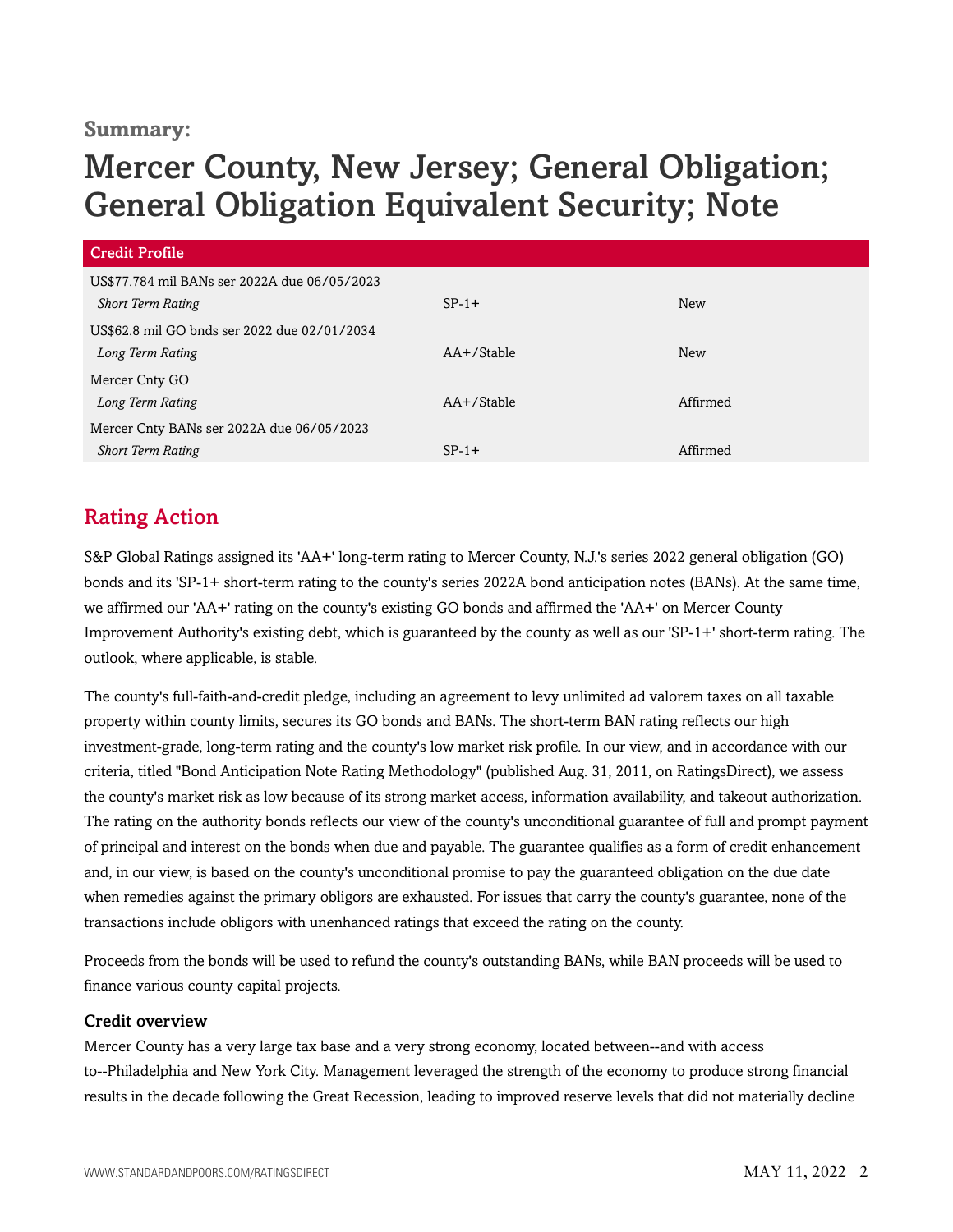in 2020. Its past and planned efforts to control expenditures have helped it manage additional budgetary pressure from escalating fixed costs associated with growing debt and retirement costs, although mandatory participation in the state's poorly-funded pension plans will likely lead to elevated required contribution increases over the next few years Mercer County also plans to issue airport enterprise debt in an amount to be determined in the next year that it anticipates supporting entirely through airport fees and charges from the addition of a new terminal and parking garage.

The long-term rating reflects our view of the county's:

- Stable area economy with employment anchored in the state and local government, education, and health care sectors coupled with excellent access to both the Philadelphia, Pa. and New York City employment bases;
- Consistent tax base growth with no taxpayer concentration and above average wealth and income indicators;
- Sound financial position with historically strong reserves guided by a well-seasoned management team; and
- A sizable debt burden somewhat offset by rapid principal amortization coupled with plans for ample additional airport debt, which could place pressure on finances if not self-supporting.

#### Environmental, social, and governance

We analyzed Mercer County's environmental, social, and governance risks relative to its economy, management, financial measures, and debt and liability profile, and incorporated them in our credit rating analysis. However, the state's governance and funding discipline of its pension plans are expected to lead to higher contribution costs for all local governments across New Jersey. Tropical Storm Ida did affect several communities in the county, but FEMA has covered an ample portion of cost.

# <span id="page-2-0"></span>Stable Outlook

#### Downside scenario

We could lower the rating if finances were to deteriorate significantly or the county were to experience budgetary pressure due to increasing fixed costs, leading to a drawdown on reserves.

#### Upside scenario

We could raise the rating if the county's economic growth continued while it increased and maintained reserves at very strong levels and implemented more formal comprehensive financial management policies.

# <span id="page-2-1"></span>Credit Opinion

#### Stable economy that benefits from easy access to two regional employment bases

Mercer County residents enjoy easy access to both the New York and Philadelphia MSAs due to an expansive transportation network, which includes the New Jersey Turnpike and Interstate 95. State and local government is the largest sector, followed by education and health services. New Jersey employs a significant number of county residents, and it largely maintained its staffing levels during the pandemic. This stability has likely kept the unemployment rate from climbing above 10%. The county is also home to five colleges, including Princeton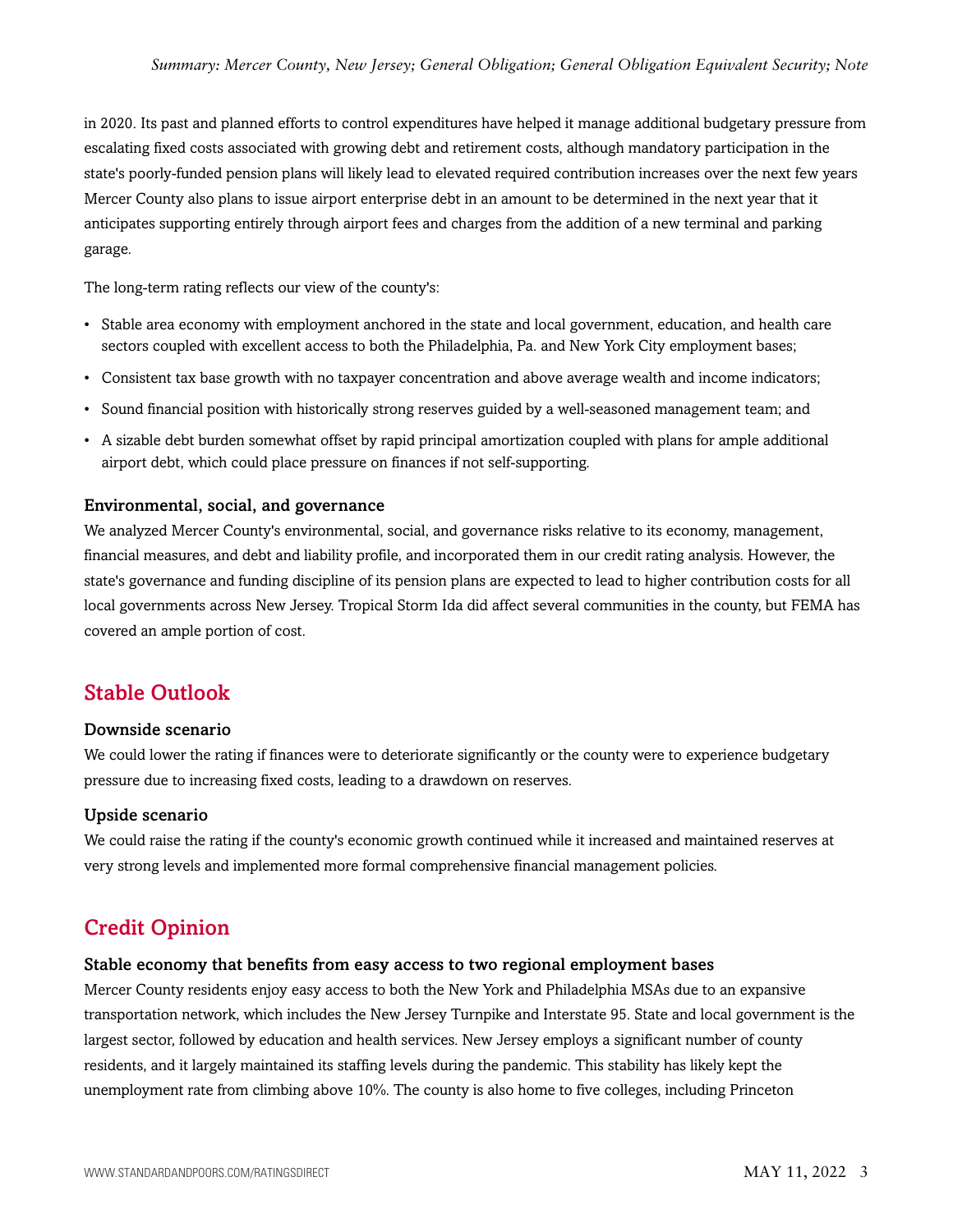University, Rider University, and the College of New Jersey. Multiple hospitals are among the top employers, including Capital Health Systems, RWJ University Hospital, University Medical Center and Princeton, and St. Francis Medical Center. These institutions have historically buttressed the county's very strong economy. While some of these organizations closed or reduced operations for part of 2020, we understand they are now all open.

Residential properties contribute the large majority of the county's assessed value, and management notes those values held up well during the pandemic. In March, it dedicated approximately \$11 million of received federal funds to rental assistance for struggling residents. Officials acknowledged that office space properties did not fare as well, as is common elsewhere. In addition to rail- and roadways, the county also includes three air facilities, one of which it operates. We understand that traffic at the county-owned Trenton-Mercer Airport fell during the pandemic, but it has started to recover. It remains a focus airport for Frontier Airlines and it is adding another fixed-base operator for shipping.

#### Well-seasoned management team with adequate fiscal policies

Highlights include:

- The county's finances are supported by conservative budgeting estimates that use a three-year historical review to estimate revenues and expenditures. We note that, despite annual appropriation of surplus, Mercer County has had a recent history of better-than-budgeted results.
- Budget-to-actual reports are reviewed by the county's CFO biweekly and presented monthly to the county executive and to the board if any irregularities are present. The budget may be amended as needed throughout the year in accordance with state statutes.
- The county presents state-required long-term financial projections in its budgets and conducts additional internal multiyear budget planning.
- Capital planning is done annually as part of the budgeting process for the current year plus an additional five years with identified projects, costs, and funding sources.
- Mercer County's cash management plan mirrors state guidelines for allowable investments, with interest earnings reviewed monthly.
- The county lacks formally adopted debt management policies but follows state guidelines.
- Its informal reserve policy is to maintain a minimum surplus level of 5%-7% of current fund budget, to which it currently adheres and reserves have been well above those levels.

#### Historically sound financial position and reserves

Fiscal 2020 closed slightly better than estimates, with a modest \$3.6 million drawdown against a roughly \$370 million budget. We understand \$3.0 million of the drawdown was due to a current fund advance to a trust fund that crossed fiscal years. The remainder was the result of modest shortfalls in airport income, recreation facility fees, and foreclosure-related sheriff fees. Nonetheless, available current fund balance remained strong at \$36.99 million or 10% of expenditures. Approximately 74% of current fund revenue came from property taxes, which are collected and guaranteed by the constituent municipalities. County liquidity remains very strong. In March and April of 2021, the county purchased short-term debt issued by its underlying municipalities to facilitate funding while municipal credit markets remained squeezed. However, all of these notes have matured without incident. Although some municipalities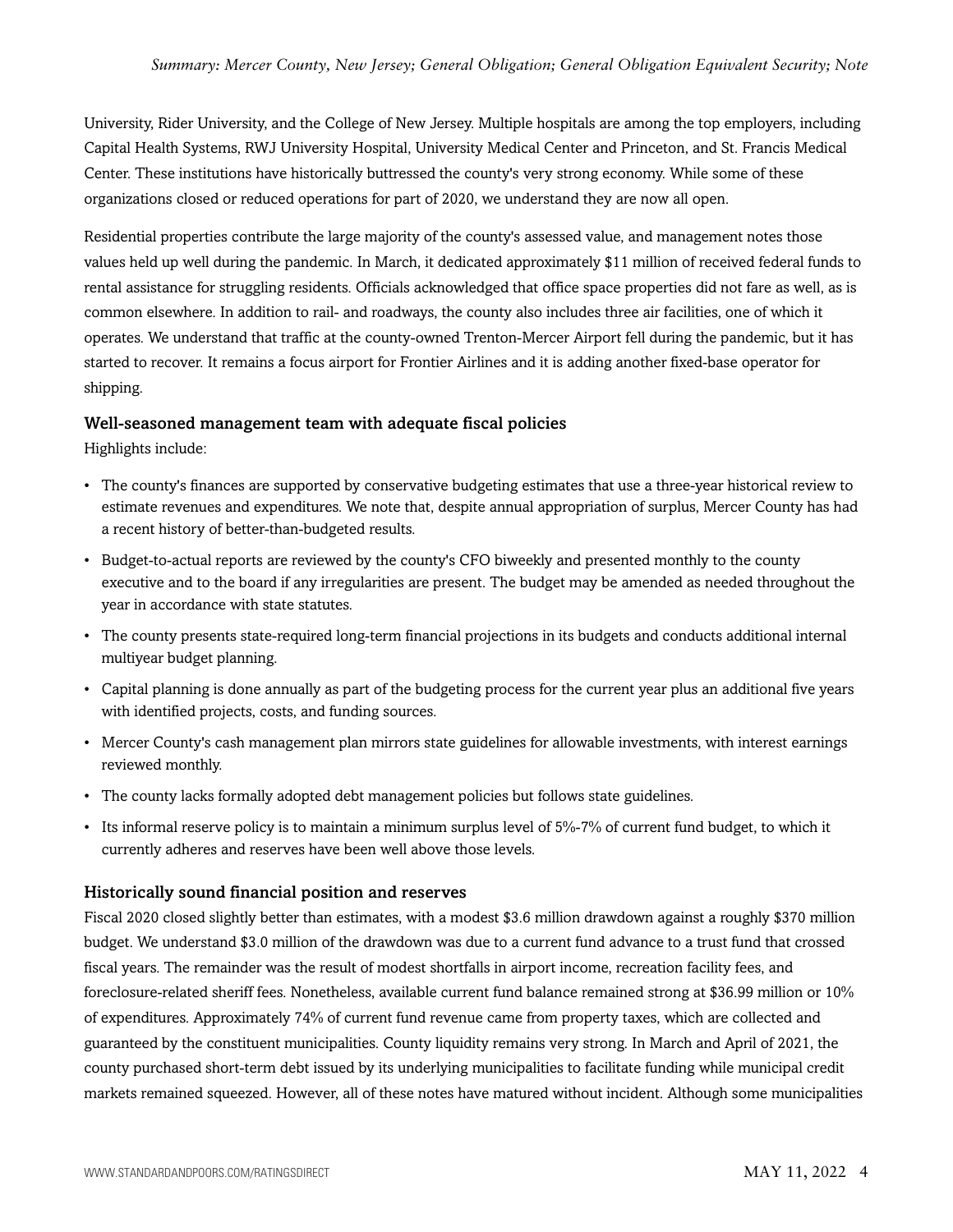delayed property tax payments to the county in 2020, county liquidity was not constrained, and it did not have to rely on cash-flow borrowing.

Unaudited fiscal 2021 results project a \$3.2 million surplus. Contributors to the surplus included the repayment of the interfund loan, and positive variances in the clerk's office and golf fund revenues, despite shortfalls in the sheriff's office due to limited foreclosures. In addition, the county is slated to receive a total of \$11.4 million in FAA (Federal Aviation Administration) CARES Act money, which it has used portions in fiscal years 2020 and 2021 for appropriations. While the fiscal 2021 and fiscal 2022 budgets do not include ARPA funds, the county is slated to receive \$35.6 million in both 2021 and 2022. We understand it used a portion of the funds to replace missed revenue from 2020 and is meeting with stakeholders to determine priorities for the remainder. Management conveyed that it did not intend to fund recurring expenses with the proceeds.

The fiscal 2022 introduced budget totals \$358.01 million. Adoption of the budget is expected shortly. The fiscal 2022 budget includes a flat tax levy and a reduction in fund balance utilized from its traditional \$14 million to \$6.2 million as it will used stimulus money to bridge the gap.

We believe that the efficacy of cost-cutting measures in fiscal years 2020 and 2021 and the planned adoption of a structurally balanced budget for 2022, and receipt of ample federal funding, all suggest the county's financial position will generally remain stable in the near term. Over a longer term, we expect that pension and other postemployment benefits (OPEB) costs could escalate and potentially pressure budgets, although increased state funding could help mitigate this risk. In 2019, Mercer County approved a plan to consolidate correctional services with Hudson County, a move it estimates could save approximately \$12 million per year. The process has been halted as part of a lawsuit challenging the plan, which continues. The county plans to finance the airport debt through usage fees and charges under a newly created utility fund. However, if that revenue is insufficient to support the obligation, it could pressure current fund budgets. This plan has been in development for several years, and we do not expect it will significantly worsen our view of performance in the near term.

#### Sizeable overall fixed costs which could place pressure on finances over time

We calculate that the county has approximately \$495 million in direct debt that it issued, and \$129 million issued by MCIA and guaranteed by the county. When including roughly \$78 million in BANS and \$107 million in capital lease debt, the total rises to \$680 million. Excluding BANs, approximately 76% of the net direct debt is scheduled to be repaid within 10 years, which, is in our view, a positive credit factor. We understand the county expects to issue new-money tax-supported debt that approximates amortized amounts over each of the next two years, so we expect it will remain close to level. In addition, it is planning to move forward with an airport terminal and parking garage project. The planned addition is in the final comment period, and management expects construction could begin in calendar 2023. Management plans to establish an airport utility fund and anticipates that the fund and debt service should be self-supporting. We note this issuance could materially increase our overall net debt calculations if it is not adequately supported by fees and charges.

Pension and other postemployment benefits:

• We view pension and OPEB liabilities as a source of credit pressure for Mercer County, as with most New Jersey local governments.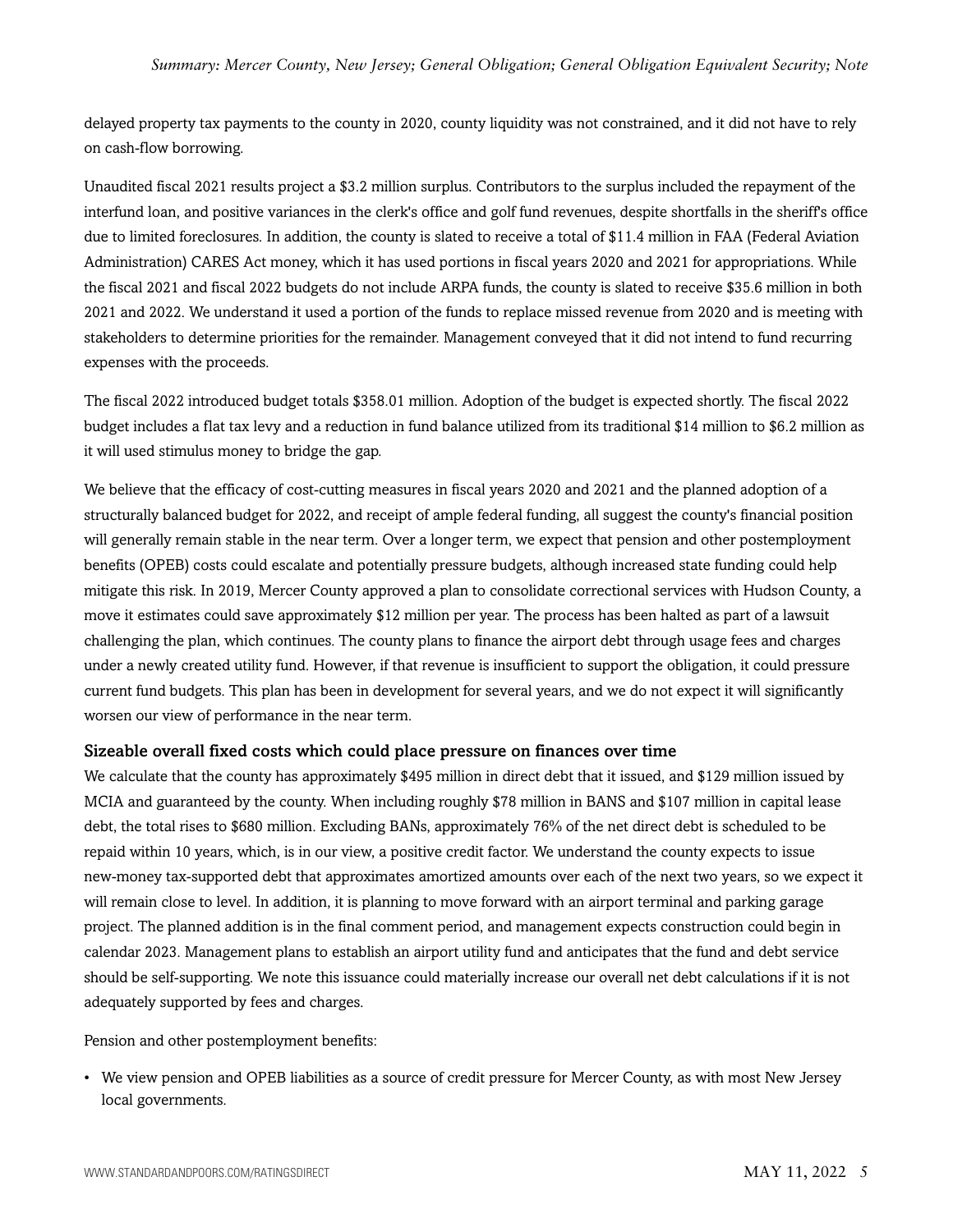- While it is currently managing pension costs, we believe the county has limited ability to control future growth of these liabilities.
- OPEBs are, by state statute, funded on a pay-as-you-go basis, which, given claims volatility as well as medical cost and demographic trends, is likely to lead to escalating costs.

Mercer County participates in the following state-administered pension plans:

- Police and Firemen's Retirement System: 58.8% funded, with a proportional share of the net pension liability (NPL) equal to \$120.96 million.
- Public Employees' Retirement System: 42.9% funded, with a proportional share of the NPL equal to \$131.04 million.
- A cost-sharing multiple-employer retiree health care plan that is by statute pay-as-you-go funded, with a proportionate share of the net OPEB liability equal to \$330.9 million.

Although the county is handling pension and OPEB costs, we estimate that combined contribution costs for pension and OPEBs represent 11.9% of expenditures in fiscal 2020, with 5.2% to pension obligations and 6.7% to OPEB payments. Although the county funds 100% of its actuarially determined contributions (ADCs), contributions fell short of both static and minimum funding progress, in part because of poor assumptions and methodologies, but also due to the state's continued underfunding of its portion of the ADC. The plans' 30-year, level-dollar open amortization schedule will result in slow funding progress. For more details and information on these risks, see our report, "New Jersey Pension Funding: State Actions Reverberate At The Local Level," Dec. 12, 2018). Although the state did not make up for lottery contribution shortfalls in fiscal 2020, the governor's budget proposal for fiscal 2022 calls for funding the full annual actuarial contribution for the first time in 25 years, which we view positively.

OPEB liabilities are funded on a pay-as-you-go basis, which, given claims volatility as well as medical cost and demographic trends, could lead to escalating costs in the short term. New Jersey does not allow counties to establish dedicated OPEB trusts. If pension or OPEB costs escalate, we believe these expenditures could crowd out others associated with operations and could create budgetary pressure over the long term.

#### Strong institutional framework

The institutional framework score for New Jersey counties is strong.

| <b>Mercer County, New Jersey Key Credit Metrics</b> |                    |                               |            |         |
|-----------------------------------------------------|--------------------|-------------------------------|------------|---------|
|                                                     | <b>Most recent</b> | <b>Historical information</b> |            |         |
|                                                     |                    | 2020                          | 2019       | 2018    |
| Very strong economy                                 |                    |                               |            |         |
| Projected per capita EBI % of U.S.                  | 129                |                               |            |         |
| Market value per capita (\$)                        | 130,778            |                               |            |         |
| Population                                          |                    | 370,407                       | 376,021    | 371,183 |
| County unemployment rate(%)                         |                    | 7.4                           |            |         |
| Market value (\$000)                                | 48,441,264         | 46,801,857                    | 46,362,470 |         |
| Ten largest taxpayers % of taxable value            | 4.3                |                               |            |         |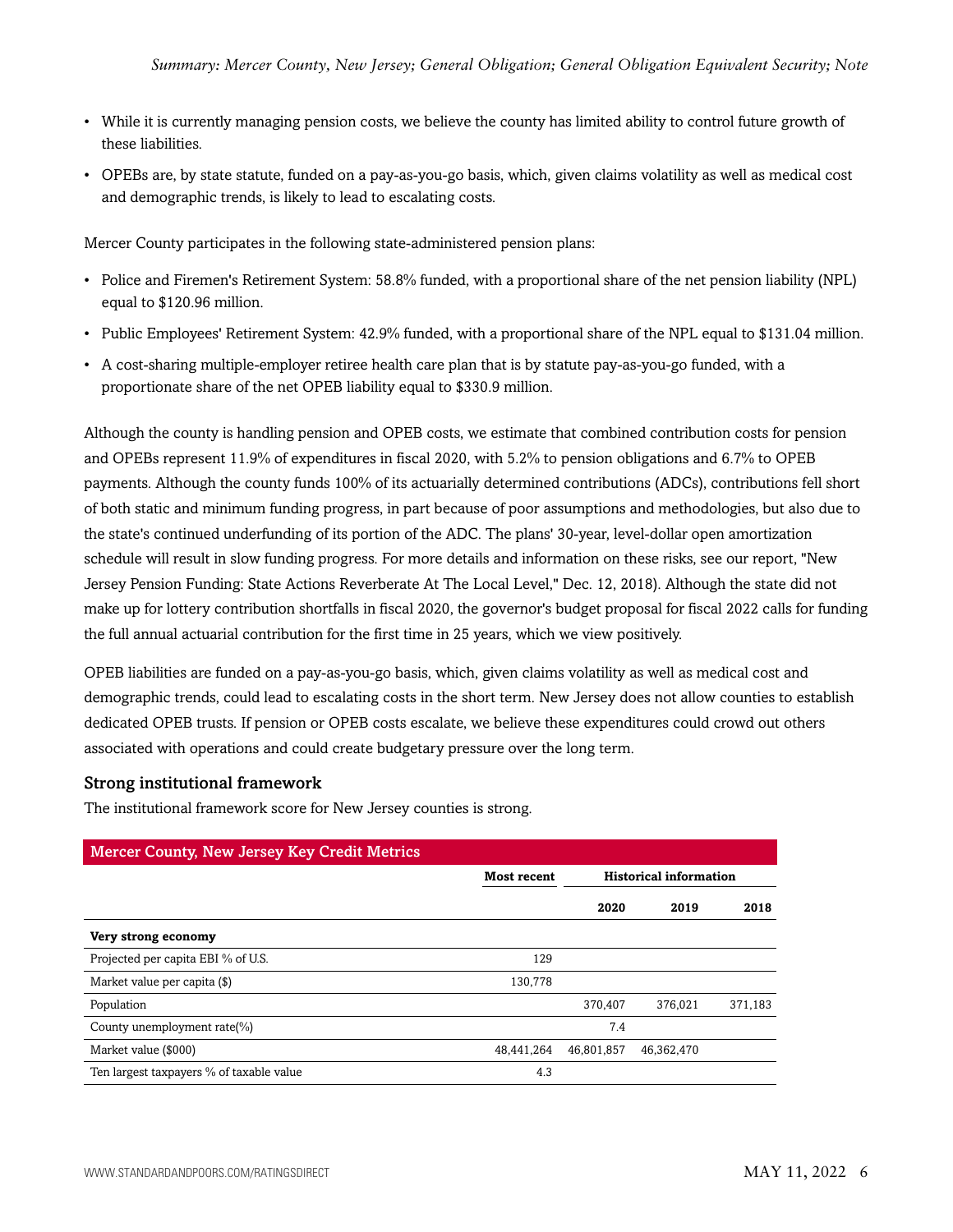|                                                                   | <b>Most recent</b> | <b>Historical information</b> |        |        |
|-------------------------------------------------------------------|--------------------|-------------------------------|--------|--------|
|                                                                   |                    | 2020                          | 2019   | 2018   |
| <b>Strong budgetary performance</b>                               |                    |                               |        |        |
| Operating fund result % of expenditures                           |                    | (1.0)                         | 0.9    | 3.4    |
| Total governmental fund result % of expenditures                  |                    | (1.0)                         | 0.9    | 3.4    |
| <b>Strong budgetary flexibility</b>                               |                    |                               |        |        |
| Available reserves % of operating expenditures                    |                    | 10.0                          | 11.5   | 11.1   |
| Total available reserves (\$000)                                  |                    | 36,987                        | 40,579 | 37,508 |
| Very strong liquidity                                             |                    |                               |        |        |
| Total government cash % of governmental fund expenditures         |                    | 18                            | 21     | 18     |
| Total government cash % of governmental fund debt service         |                    | 158                           | 174    | 128    |
| <b>Adequate management</b>                                        |                    |                               |        |        |
| Financial Management Assessment                                   | Standard           |                               |        |        |
| Very weak debt & long-term liabilities                            |                    |                               |        |        |
| Debt service % of governmental fund expenditures                  |                    | 11.6                          | 12.2   | 14.0   |
| Net direct debt % of governmental fund revenue                    | 190                |                               |        |        |
| Overall net debt % of market value                                | 3.2                |                               |        |        |
| Direct debt 10-year amortization (%)                              | 76                 |                               |        |        |
| Required pension contribution % of governmental fund expenditures |                    | 5.2                           |        |        |
| OPEB actual contribution % of governmental fund expenditures      |                    | 6.7                           |        |        |

<span id="page-6-0"></span>EBI--Effective buying income. OPEB--Other postemployment benefits. Data points and ratios may reflect analytical adjustments.

# Related Research

Through The ESG Lens 3.0: The Intersection Of ESG Credit Factors And U.S. Public Finance Credit Factors, March 2, 2022

| Ratings Detail (As Of May 11, 2022)                                               |               |          |  |
|-----------------------------------------------------------------------------------|---------------|----------|--|
| Mercer Cnty BANs                                                                  |               |          |  |
| <b>Short Term Rating</b>                                                          | $SP-1+$       | Affirmed |  |
| Mercer Cnty GO                                                                    |               |          |  |
| Long Term Rating                                                                  | $AA+$ /Stable | Affirmed |  |
| <b>Mercer Cnty Imp Auth, New Jersey</b>                                           |               |          |  |
| Mercer Cnty, New Jersey                                                           |               |          |  |
| Mercer Cnty Imp Auth cnty secured rev rfdg bnds (mercer cnty projs) (Mercer Cnty) |               |          |  |
| Long Term Rating                                                                  | $AA+$ /Stable | Affirmed |  |
| Mercer Cnty Imp Auth (Mercer Cnty Cmnty Coll Proj)                                |               |          |  |
| Long Term Rating                                                                  | $AA+$ /Stable | Affirmed |  |
| Mercer Cnty Imp Auth (Mercer Cnty) cnty secd open space rev rfdg bnds             |               |          |  |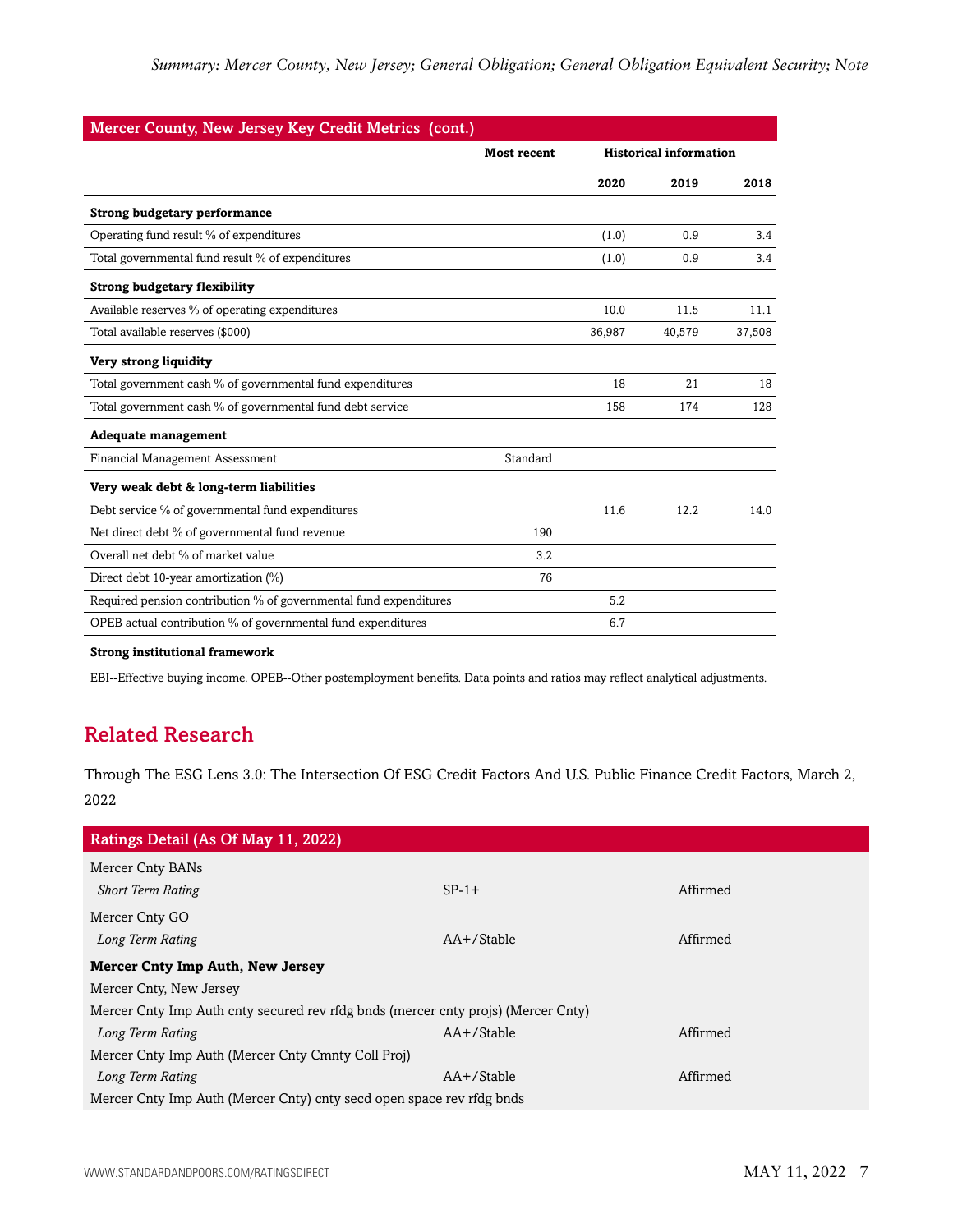| Ratings Detail (As Of May 11, 2022) (cont.)                                                    |                  |          |
|------------------------------------------------------------------------------------------------|------------------|----------|
| Long Term Rating                                                                               | AA+/Stable       | Affirmed |
| Mercer Cnty Imp Auth (Mercer Cnty) cnty secd rev rfdg bnds (Mercer Cnty Spl Svc Sch Dist Proj) |                  |          |
| Long Term Rating                                                                               | AA+/Stable       | Affirmed |
| Mercer Cnty Imp Auth (Mercer Cnty) guaranteed renewable energy program lease rev rfdg bnds     |                  |          |
| Long Term Rating                                                                               | AA+/Stable       | Affirmed |
| Mercer Cnty Imp Auth (Mercer Cnty) lse rev bnds (County Of Mercer Courthouse Annex Project)    |                  |          |
| Long Term Rating                                                                               | AA+/Stable       | Affirmed |
| Mercer Cnty Imp Auth (Mercer Cnty) GO                                                          |                  |          |
| Long Term Rating                                                                               | $AA + /$ Stable  | Affirmed |
| Mercer Cnty Imp Auth (Mercer Cnty) GO lse rev rfdg bnds (County Equipment And Imp Proj)        |                  |          |
| Long Term Rating                                                                               | AA+/Stable       | Affirmed |
| Mercer Cnty Imp Auth (Mercer Cnty) GO (FGIC)                                                   |                  |          |
| <b>Unenhanced Rating</b>                                                                       | AA+(SPUR)/Stable | Affirmed |
| Many issues are enhanced by bond insurance.                                                    |                  |          |

Certain terms used in this report, particularly certain adjectives used to express our view on rating relevant factors, have specific meanings ascribed to them in our criteria, and should therefore be read in conjunction with such criteria. Please see Ratings Criteria at www.standardandpoors.com for further information. Complete ratings information is available to subscribers of RatingsDirect at www.capitaliq.com. All ratings affected by this rating action can be found on S&P Global Ratings' public website at www.standardandpoors.com. Use the Ratings search box located in the left column.